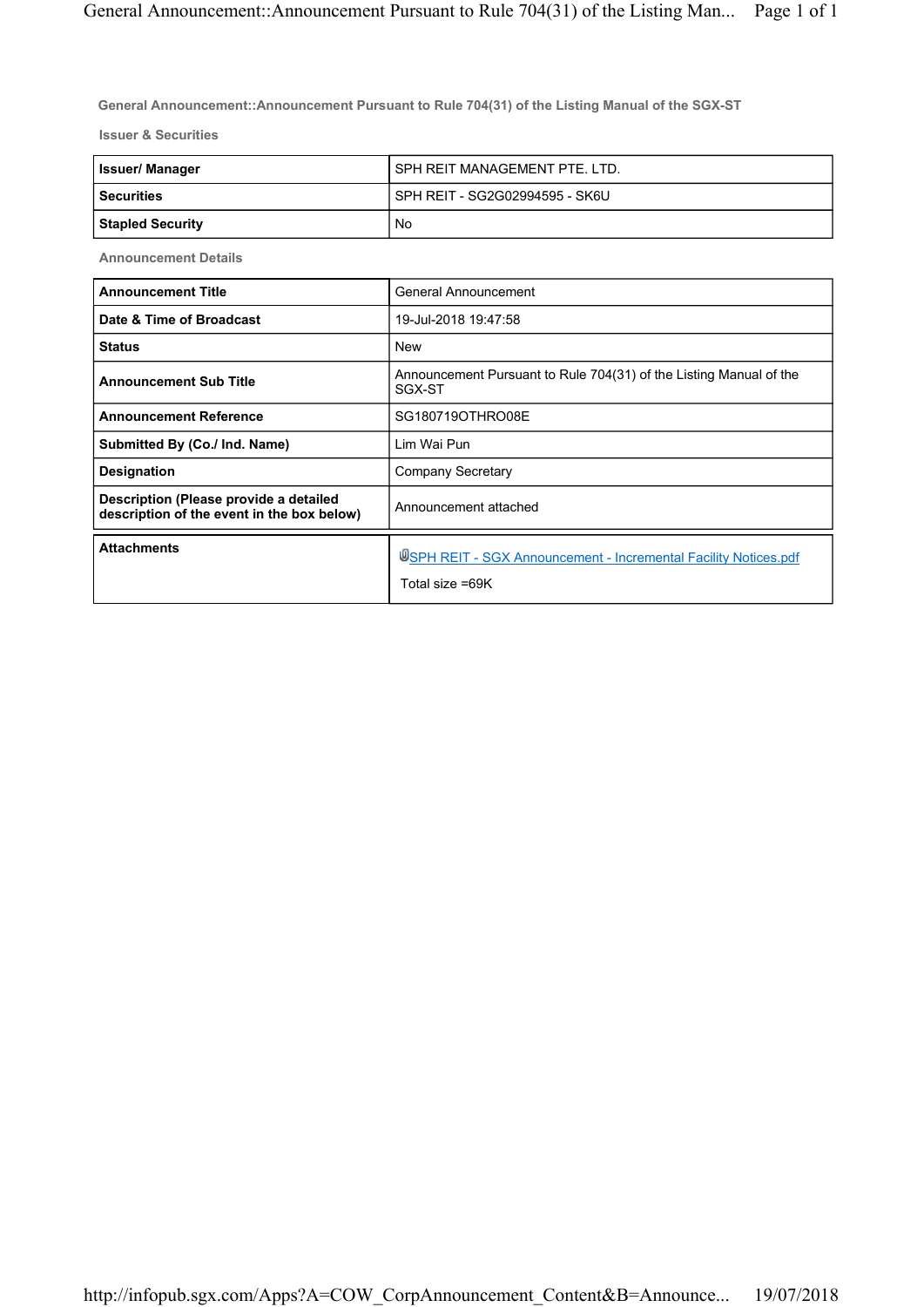

## **ANNOUNCEMENT**

## **ANNOUNCEMENT PURSUANT TO RULE 704(31) OF THE LISTING MANUAL OF THE SINGAPORE EXCHANGE SECURITIES TRADING LIMITED**

DBS Trustee Limited, in its capacity as trustee of SPH REIT, had a secured term loan facility of S\$975 million (the "**Facility**") pursuant to a facility agreement dated 9 July 2013 (the "**Facility Agreement**") which was further amended by a restated facility agreement dated 22 March 2018 (the "**Third Amended and Restated Facility Agreement**").

SPH REIT Management Pte. Ltd., as manager of SPH REIT (the "Manager") now wishes to announce that pursuant to the **Third Amended and Restated Facility Agreement**, the following incremental facility notices dated 19 July 2018 (together with the Facility, the "**Aggregate Facilities**") were established for varying tenures:

- (a) One year loan of S\$85 million
- (b) Three year loan of S\$40 million
- (c) Three year fixed-rate loan of S\$65 million
- (d) Four year fixed-rate loan of S\$55 million

The proceeds from the incremental loans will be for repayment of existing loans. After the refinancing, the average term to maturity of SPH REIT loans is 2.4 years as at 19 July 2018.

Pursuant to Rule 704(31) of the Listing Manual of the Singapore Exchange Securities Trading Limited, the Third Amended and Restated Facility Agreement contains, inter alia, two provisions on change of control that are the same as those in the Facility Agreement, as set out below:

- (a) Singapore Press Holdings Limited, the sponsor of SPH REIT (the "**Sponsor**"), shall directly or indirectly own at least 30% of the units of SPH REIT; and
- (b) the Sponsor shall directly or indirectly own 100% of the Manager,

(the " **Conditions"**)**.**

If a breach of the Conditions occurs, the lenders in respect of the Aggregate Facilities are entitled to require a repayment of the Aggregate Facilities.

As at the date of this announcement, there has not been any breach of the Conditions, and the Sponsor has not entered into any share pledge arrangement in relation to its current shareholding in the Manager.

Issued by SPH REIT Management Pte. Ltd. As manager of SPH REIT 19 July 2018